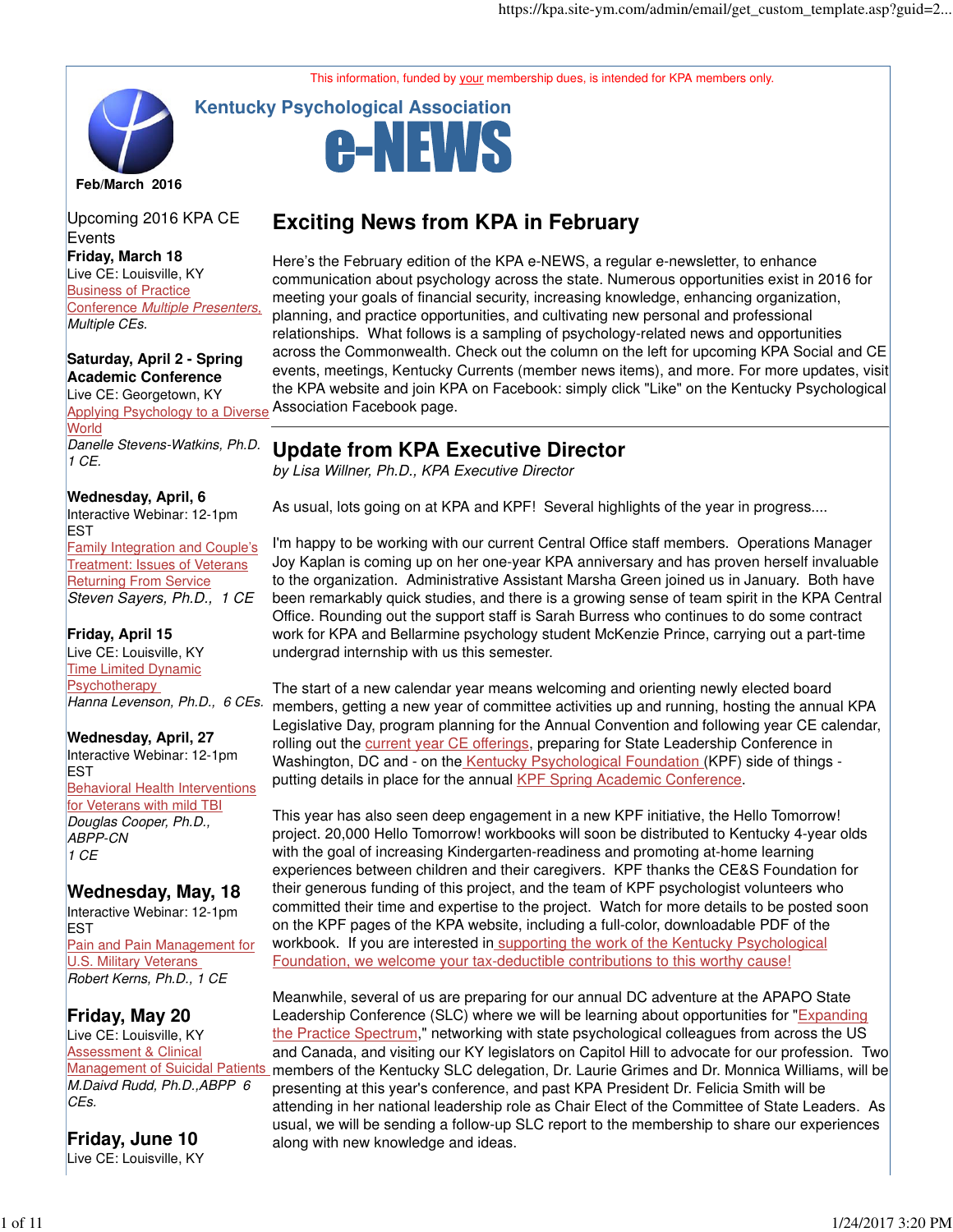Neuropsychology for the Non-Neuropsychologist Bradley Folley, PhD, ABPP Rebecca L.H. Stilp, PhD 3 CEs.

Complete details and registration information can be found on the KPA Event Calendar. registration information can be found on the KPA Event Calendar.

At the first 2016 KPA Board meeting of the year on March 11, we will not only be welcoming several new board members, but also ringing in a brand new board seat. In 2015, the KPA membership voted almost unanimously to amend the bylaws to include a brand new Diversity Interest Section Representative seat on the KPA Board. Congratulations to Dr. Candice Crowley for being the first KPA member to serve in that newly created position.

As always, I thank you for your membership and engagement in KPA. If you are looking for ways to deepen your engagement in this vibrant organization, I hope you will contact me!

For psychology and a psychologically healthy Kentucky,

Lisa

# **New 2016 KPA Webinar Series:**

### **Treatment Updates for Clinical Practice: Bringing Home Lessons from the Front Lines**

Advertisements:



Mark R. Brengelman Attorney at Law PLLC

Come spend an hour per webinar from April through June on the "front lines" with leading psychologists who care for our service members through their research and clinical work with veterans' mental health issues. And then, bring this expertise back into your own practice with your clients - both military and civilian. Much of what we have learned from extensive work with issues so prevalent in our military population- suicide prevention, sleep disturbance, family transition, traumatic brain injury and pain management - also applies to many of our other clients. Too often, however, we assume this research bears little on what we do, when, in fact, we can learn much that will benefit our clients much more broadly.

### **All workshops: Noon to 1 PM** (EST/EDT as noted). **Location: In the comfort of your own office or study!**

**Intended audience:** Psychologists, Physicians, Nurses, and other health-care providers.



Click HERE to view the Webinar Schedule and to sign-up.

NOTE: These workshops are Live Webinars. You must be able to access the Internet during the webinar. (Broadband DSL or Cable preferred.) Valid email address required at registration in order to receive instructions and access codes.

# WAYNE INSTITUTE

**Next KPA Board of Directors Meeting** March 11, 2016 Public Library, Frankfort, KY

View the KPA Board of Directors

### **KPA Book Corner**

The KPA Book Corner highlights books written by KPA Members and those recommended by KPA speakers, including those from the look at our current listings.

# FOR ADVANCED PSYCHOTHERAPY Kentucky Psychological Foundation News

The Kentucky Psychological Foundation's mission includes educating the public on a broad range of health, mind-body, and behavioral topics in order to build a psychologically healthy Kentucky. More information can be found at http://www.kpa.org/KPF

# **2016 Spring Academic Conference is Coming!**

Location: Georgetown College, Georgetown KY

2013 Convention. <u>Click here to take a</u> for faculty and students, Research in Correctional Facilities: Considerations for Investigators, The 2016 Kentucky Psychological Foundation Spring Academic Conference will be held on Saturday, April 2nd at Georgetown College. The conference provides a unique opportunity for graduate and undergraduate students to present their research in juried competitions, develop practical skills, and network with fellow students from across Kentucky. The featured workshop will discuss rewards and challenges for conducting research in correctional settings, identify socio-contextual factors that contribute to prisoners being identified as a vulnerable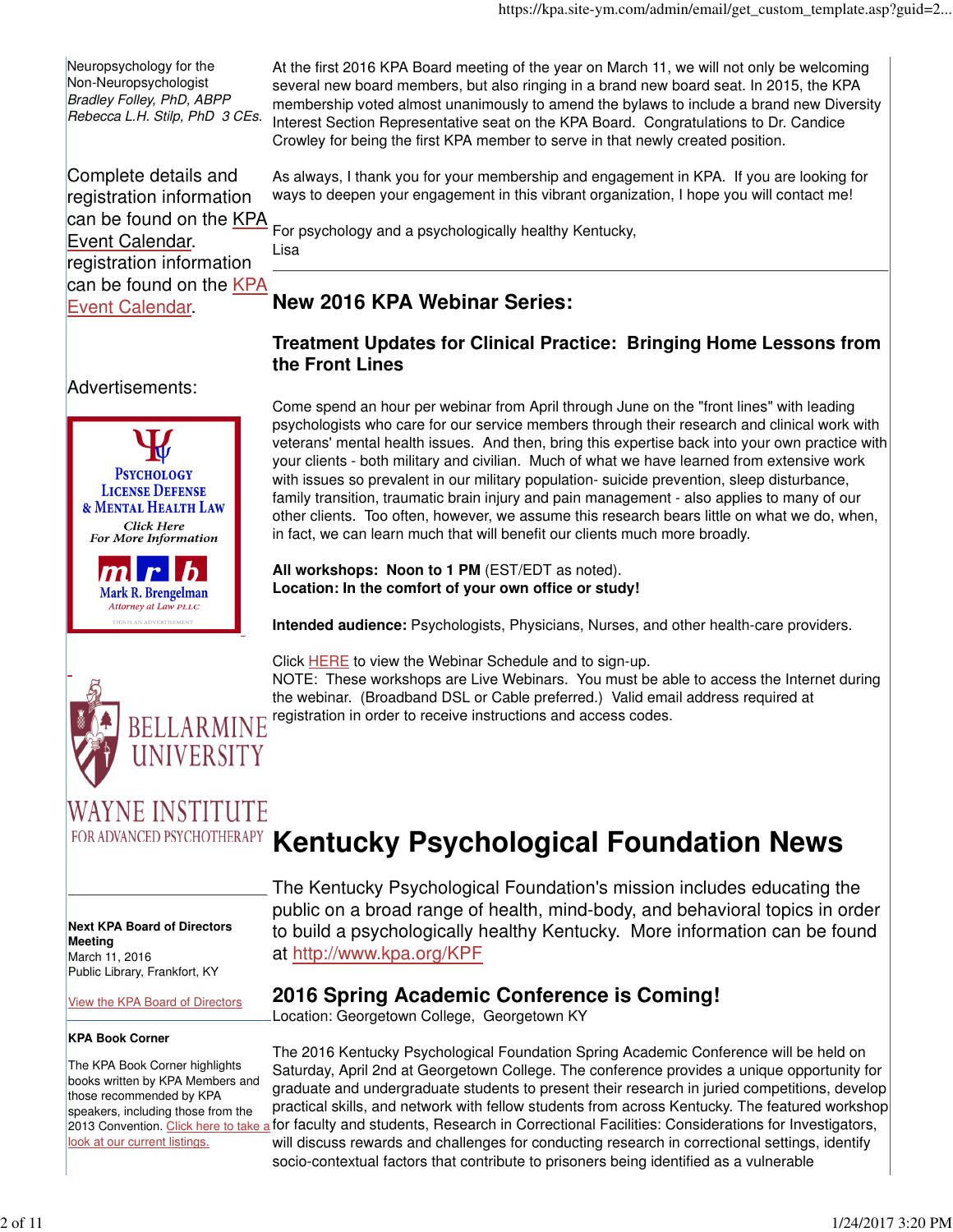If you have presented for KPA or are a KPA Member author, please send your suggested items to kpa@kpa.org.(If you order Book Corner recommendations or other access the Amazon site by clicking page - Amazon donates a small percentage of these purchases back to KPA!)

#### **Community Bulletin Board**

A forum is available to any KPA member who would like to post information that the psychology community may find interesting or is requested. Visit the **Community** Bulletin Board to view current messages or to post a new message.

 $\overline{a}$ 

#### **Members in the Media**

**Sheila Schuster, PhD.,** will be honored as a 2016 Woman of Distinction award by the Center for Women and Families on Feb. 26 at the Seelbach Hilton Hotel.

The following members appeared on "Let's Talk" at 970AM WGTK with fellow KPA member Stan Frager, Ph.D.

**Karyn McKenzie, Ph.D.** discussed Healthy Relationships

Please send your announcements to kpa@kpa.org so that your news may be shared with the KPA membership.

#### **KPA Interest Sections**

Joining KPA Interest Sections is free exclusive member benefit. Many ideas, resources, and requests for treatment recommendations and other opportunities flow through the KPA listservs daily. Here is an excerpt from a post on the KPA Clinical listserv: "Thank you to everyone who shared their experiences with me. I was quite surprised at the variability of your responses.....Nice to have a such situations arise!" If you want to expand your resources and deepen your own sense of community within KPA, visit the KPA Interest Section webpage for instructions on how to join a KPA Interest Section.

population, cover racial disparities among prisoners, and discuss issues related specifically to research involving drug use and HIV research in correctional settings.

items through Amazon, remember to Outstanding Undergraduate Mentor. Faculty members are invited to participate in the on the Amazon link on the KPA home talk with graduate students about "how to get into graduate school," and graduate students Students are encouraged to nominate a faculty member as Outstanding Graduate or conference as judges, mentors, and coaches. Undergraduate students have the opportunity to may also serve as judges for the undergraduate poster competition. There will also be a Faculty/Student Luncheon that is included with your registration. The 29th Annual Psych Bowl will be a featured event, with undergraduate team vying for the top slot as 2016 Psych Bowl Champions!

Additional details and registration available on KPA's Spring Academic Conference homepage.

# helpful or for which psychology input **PASSPORT HEALTH PLAN RECOGNIZED FOR PROMOTING EMPLOYEE WELL-BEING AND PERFORMANCE**

Receives National Level Psychologically Healthy Workplace Award from American Psychological Association

Louisville, KY, February 24 — In recognition of its efforts to create a healthy, high-performing work environment, Passport Health Plan will receive the American Psychological Association's (APA) 2016 Psychologically Healthy Workplace Award at a ceremony in Washington, D.C. on Feb 27. One of six employers from across North America to receive the award this year, the organization won in the medium not-for-profit category. Passport is a previous winner of the Kentucky Psychological Foundation's (KPF) state-level Psychologically Healthy Workplace Award, qualifying it to be nominated for the APA award.

Passport excelled in its efforts to foster employee involvement, health and safety, employee growth and development, work-life balance and employee recognition. The organization's comprehensive wellness program, behavioral health services, team-building and education and kudos peer-to-peer recognition program are several examples of the workplace practices that helped it earn a national 2016 award.

Passport's psychologically healthy workplace practices have reaped rewards for both the organization and its employees. Since embarking on its "Cultural Change" program in 1997, the organization has enjoyed higher staff job satisfaction and increased productivity. Moreover, looking to promote from within, Passport has had 76 internal promotions within the last two years.

and participation on the listservs is an "Passport employees truly embrace and care for one another, as evidenced by the family-like support and strong relationships we saw across all levels of the organization on our evaluative site visit to the organization," says Courtney Keim, Ph.D., Chairperson for the KPF awards committee.

> Passport supports a robust wellness program, and management continually offers new services and programs such as lifestyle awards, walking challenges, preventive screenings, healthy lunches and fresh produce delivery from a local farm. Passport offers onsite training for continuing education credit, management training and coaching, among other things.

community to call on for advice when A job at Passport comes with domestic partner benefits, flexible spending accounts, robust medical coverage and a work-from-home option for some positions. The "Passport Cares" fund lets associates apply for an emergency loan.

> "During our site visit, we could see how important programs like 'Passport Cares' are. One employee who received this assistance was moved to tears as she told us of the help and support she received from her coworkers," said Keim. "This unique program helps to reduce employee stress that can occur from unexpected, non-work demands."

Listserv Details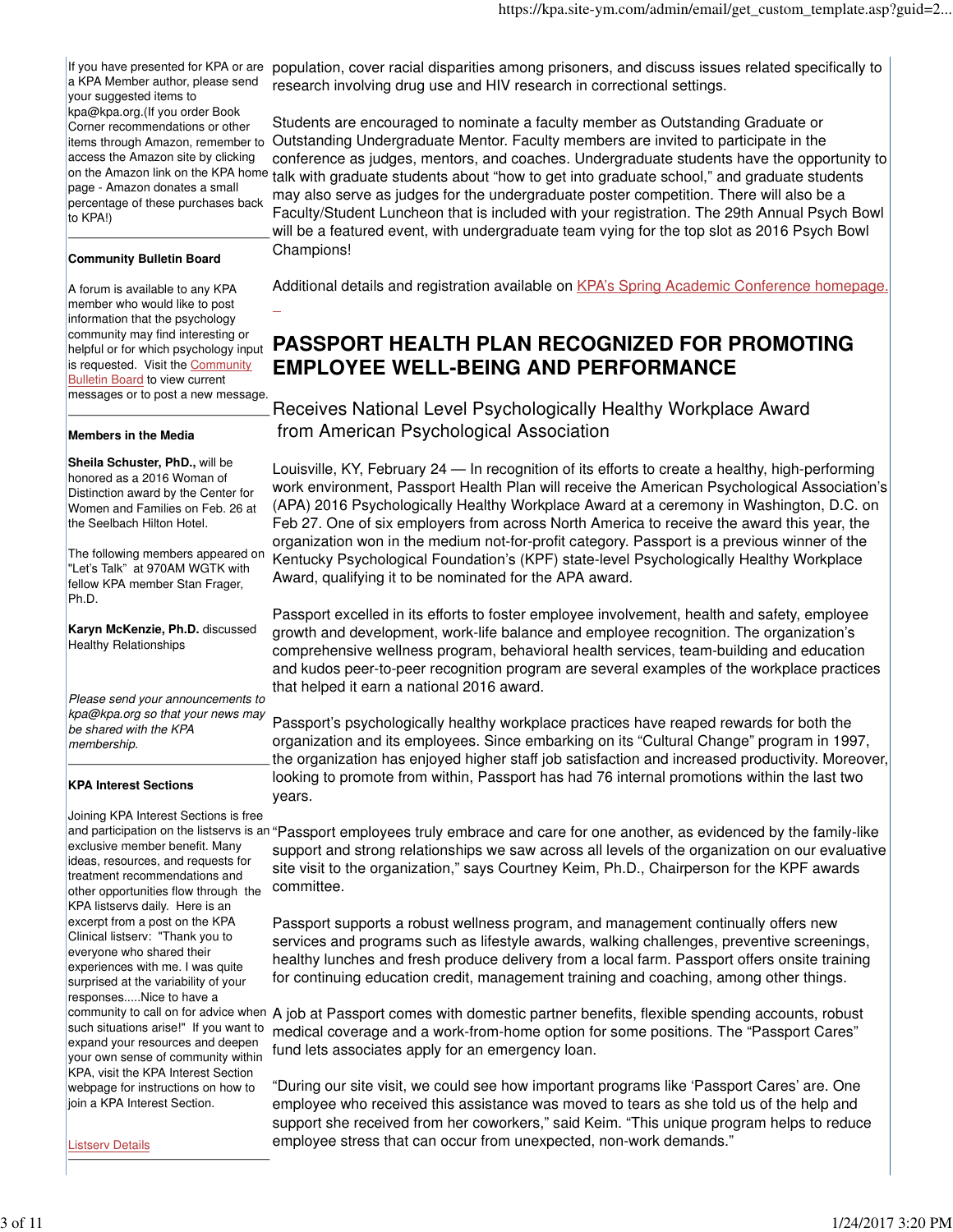

organization that works to be inclusive of all psychologists in the state. Kentucky Psychological social networking site, Facebook.com, and currently has 378 "friends". All you need to do to join the Kentucky Psychological Association on Facebook is to select the "Like" button after finding our group on Facebook. Please be sure to search for "Kentucky Psychological Association "and review the KPA Social Media/Forum Policy.

### **Advertise in the KPA e-Newsletter!**

The bi-monthly editions of the KPA e-Newsletter, are distributed to over is sent via blast email at the end of Jan, March, May, July, Sept and Nov with submissions accepted at any time. Complete information and pricing details are available on the KPA Advertising webpage.

#### **Support KPA During in 2015 via Shopping on Amazon.com**

You can support KPA when shopping on Amazon by clicking the Amazon link on the main KPA website as a first step in making purchases on Amazon.com. Up to 3% of every purchase made on Amazon when you click their link on the main KPA website benefits KPA.

#### **The Easiest Way to Accept Payments**

The Kentucky Psychological Association is pleased to offer member merchant accounts - credit and debit card processing for your practice. A merchant account provides your clients with a convenient and immediate payment option and makes it easy for them to pay you for your services. Accept payment for consultation fees,

Passport also offers employees health plans that include 24-hour access to free services including confidential face-to-face visits with a behavioral health professional. The Most Valued Professional award recognizes associates for their service. Nominated by their peers or management, each recipient is awarded cash, a plaque and a dedicated parking space.

"Employees notice when an organization legitimately cares about their well-being and are more likely to be satisfied with their jobs, committed to the organization and motivated to do their best," says David W. Ballard, PsyD, MBA, head of APA's Center for Organizational Excellence. "Organizations like Passport Health Plan recognize the importance of creating a work environment where employees and the organization can thrive."

APA's Psychologically Healthy Workplace Awards are designed to showcase the very best from among the award winners recognized by APA's affiliated state, provincial and territorial psychological associations. Nominees are evaluated on their workplace practices in the areas of employee involvement, health and safety, employee growth and development, work-life balance and employee recognition. Awards are given to for-profit and not-for-profit organizations, as well as government, military and educational institutions.

Association is officially on the popular More information about APA's Psychologically Healthy Workplace Award winners is available at http://www.apaexcellence.org/media. Organizations interested in learning more about creating a psychologically healthy workplace or applying for an award in their state, province or territory can visit http://www.apaexcellence.org. The Psychologically Healthy Workplace Program is a public education initiative from APA's Center for Organizational Excellence.

# **Research Colloquium Travel Award**

1100 KPA members. The eNewsletter within the Commonwealth. Click here for details. The Kentucky Psychological Foundation has created an initiative to support the presentation of research colloquia by psychologists in academic or research settings within the Commonwealth of Kentucky. The purpose of this initiative is to foster inter-institutional networking between Kentucky academic or research institutions, promote the exchange of ideas, and provide career-development opportunities for academic and research psychologists

### Help support the Kentucky Psychological Foundation by making a donation today!

# **Proposals for KPA 2016 Annual Convention and/or 2017 KPA CE Calendar**

If you are interested in presenting a Continuing Education workshop during the 2016 Annual Convention or the 2017 calendar year, please complete a CE proposal form by clicking the CE Open Call link.

## **KPA President's Reflection**

By Amanda Merchant. President of KPA

I am very grateful for the opportunity to be in the role of KPA President for 2016 and to share what I see as some of the strengths of this organization. I would first like to thank our 2015 President, David Olson, PhD, for his service and dedication over the past year. Through his flexibility and creativity in leadership, KPA was able to respond to unexpected issues while still focusing on its long-term goals.

Starting out in KPA as the health psychology interest section representative, it became quickly evident to me that this was a Board that could get things accomplished. I remember attending one of my first retreats with Past President Felicia Smith, PhD at the helm and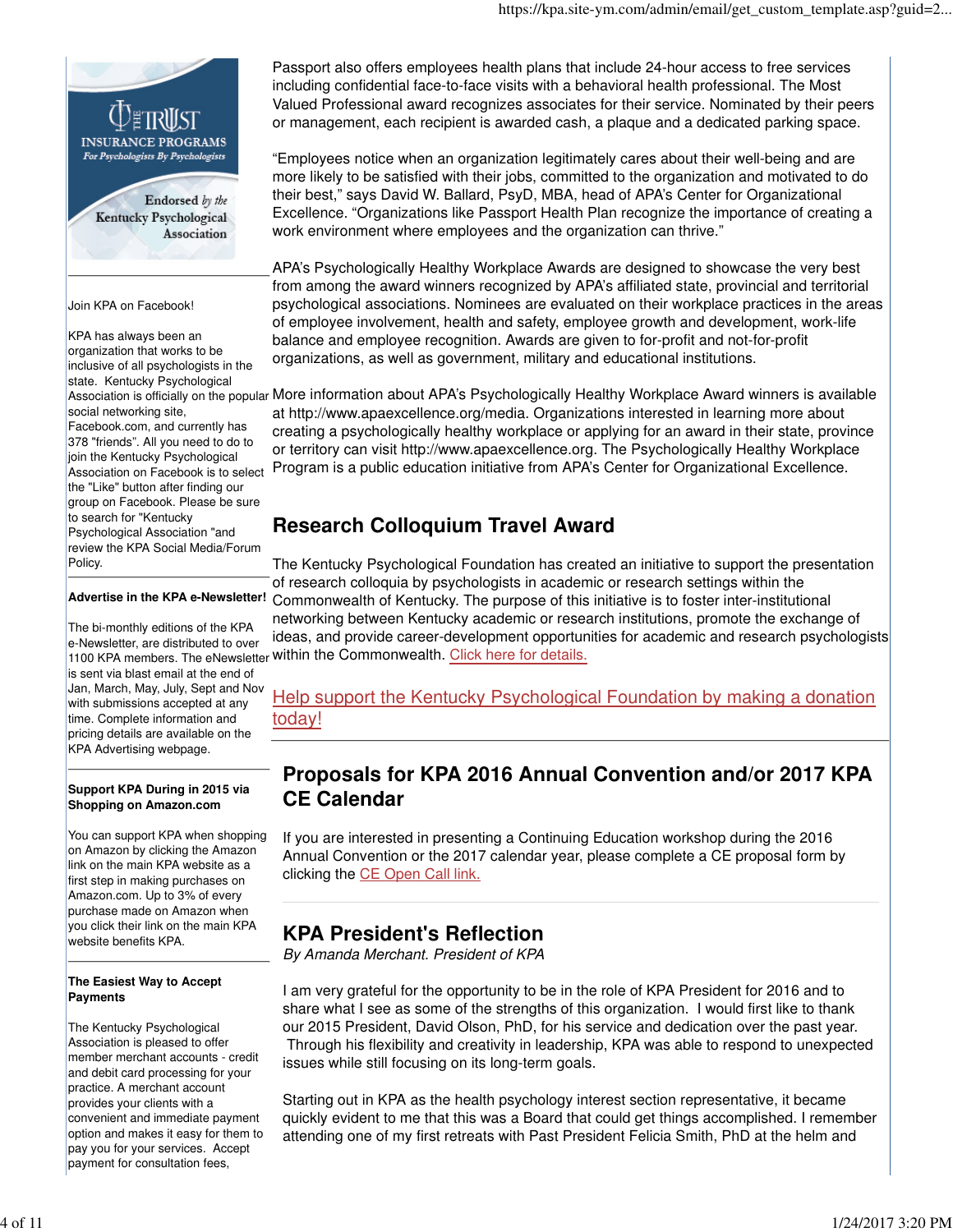counseling sessions and insurance co-pays. With a merchant account, you can:

•Accept Visa, MasterCard, Discover & AMEX.

•Control cash flow & increase business. •Save up to 25% off standard bank fees. •No contract or annual fees. •No cost to transfer services - call to

compare!

The process is simple. Begin accepting payments today! Call 866-376-0950 or visit www.affinipay.com/kpa.

### **KPA Home Study Opportunities**

Under revised KRS CE regulations, you can now earn up to 12 credits per licensure cycle for home study courses. See what KPA has to offer...

A First Step in Understanding the Affordable Care Act and Its Potential Impact on the Health and Mental **Health of Kentuckians** 

**Assessment of Religiousness and** Spirituality in Clinical Practice, 1 CE

KPAF Diversity Conference Home **Study Courses** 

Religion, Spirituality, and Clinical Practice Webinar Home Study Series

View the KPA Home Study Page for additional options.

being amazed at how thoughtful, targeted discussion lead to specific, goal-oriented action. KPA's strength as a local, state organization is the nimbleness to respond to what we see happening day-to-day in our profession. For example, as healthcare changes occurred with the ACA and ICD-10, our Director of Professional Affairs, Laurie Grimes, PhD, provided the KPA membership with timely information and created an Insurance Task Force to share experiences and solutions. As new requirements for continuing education got proposed this year, KPA members used their research expertise to inform the discussion. We were also able to provide our members with timely access to education to fulfill these requirements. And, as our need to be more engaged and proactive in the face of a changing political climate, (and to survive the pending retirement of our irreplaceable Sheila Schuster, PhD), we created the Legislative Response team to regularly review legislation pertinent to mental health care, education, and healthcare generally.

The energy of our members was clear at KPA's Legislative Day in Frankfort in February, organized by Georgeann Stamper Brown, PhD. Over 40 psychologists participated and met with their legislators; a number that continues to grow each year. We were also able to educate legislators and staff about the importance of mental health with displays and brochures provided by Jennifer Price, PhD, the Chair of the Kentucky Psychological Foundation's Public Education Campaign Committee. I am so encouraged that the composition of our active members includes psychologists who have been dedicated to KPA for years and know the history of the organization as well as early career psychologists that bring knowledge of the changes in the current educational and healthcare landscape.

If you're like me, there's only so much time in a day- we want to use our resources efficiently. Please consider contributing your strengths to this very active, and engaged organization. KPA's Executive Director, Lisa Wilner, PhD, is wonderful at matching your interests with the needs of the organization. I look forward to working with you.

### **New Members Needed - KPA CER Committee**

by Matt Gilbert, Psy.D.. Chair

The KPA Continuing Education Review (CER) Committee is currently seeking new members. We are in need of one fully-licensed doctoral psychologist (we currently lack representation from the Western, Central, and Northern regions) and would also like to invite a graduate student in clinical or counseling psychology to join.

The mission of the CER committee is to maintain the quality of KPA's Continuing Education (CE) program. We review and recommend approval/disapproval of all CE proposals submitted to KPA via the Continuing Education Program Development Committee, other KPA entities, or by other organizations/individuals seeking KPA co-sponsorship. Additionally, we evaluate and recommend approval/disapproval of appeals from individuals denied CE credit by KPA.

We conduct the bulk of our business by email and ordinarily only meet in person once per year at the annual convention. This committee is a great way to get more involved with KPA with a minimal time investment and is a great CV addition.

Anyone who's interested can contact committee chair Matt Gilbert, PsyD directly at dr.mattgilbert@gmail.com.

## **Suicide CE Regulation Deadline**

by Laurie Grimes, Ph.D., Director of Professional Affairs

In response to several inquiries I have had about the suicide prevention CE regulation, I am sending this reminder about this MUST DO for licensure renewal. There is a deadline!! The first 6 hours of training must be taken **by JULY 2016**. If you need to renew your license before July 2016, you do not have to include the suicide prevention CE hours in your renewal.

If you have taken the suicide prevention CE before July, but don't renew your license until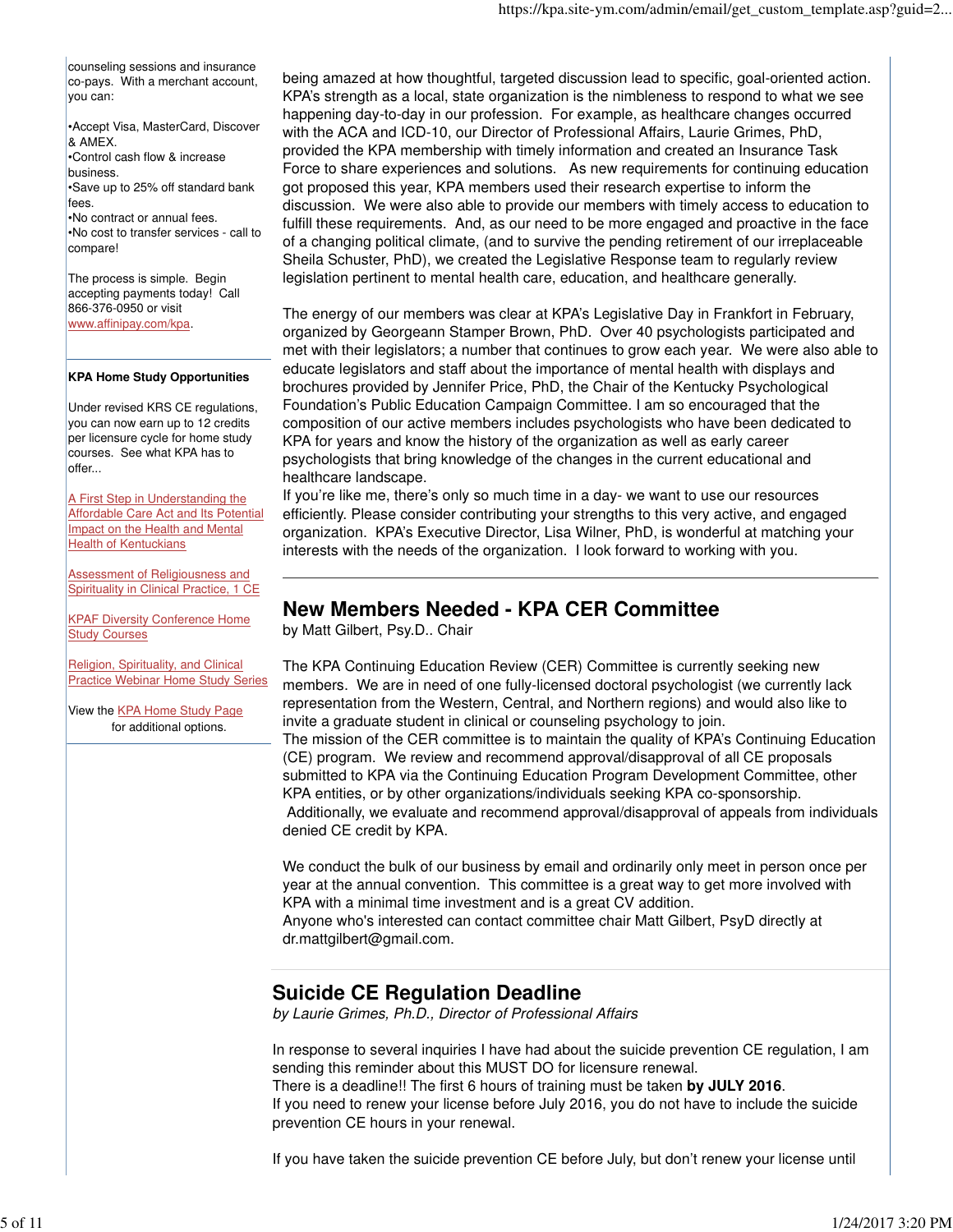#### **Kentucky Psychological Association**

120 Sears Ave, Ste 214 Louisville, KY 40207 502-894-0777 kpa@kpa.org www.kpa.org

after July, you can use them for your 2019 renewal. If you attended the KPA-sponsored suicide prevention CE in February 2015 or at the convention in November 2015, or if you plan to enroll in the May 20, 2016 seminar, these all count towards the requirement. The regulation requires 6 hours every 6 years, so these will be within that window for all Kentucky psychologists since we have a 3-year license renewal cycle. (Register for the May 20 seminar at https://kpa.siteym.com/events/register.aspx?id=713664&itemid=03b369fe-3e50-4329 b9af-07c3771d5ede )

There are some exemptions, but they will not apply to the vast majority of psychologists. A summary of the regulation stipulations is provided below, and the full reg can be found at http://www.lrc.ky.gov/Statutes/statute.aspx?id=41814.

•Licensees will be required to have a six-hour CE on suicide assessment, treatment, and management within the first year of licensure and every six years thereafter.

•There will be flexibility regarding the distribution of course work hours and who offers the CE course as long as they are approved sponsoring organizations, such as KPA; other organizations are outlined in the regulation.

•Exemptions will be granted under the following circumstances:

 -A new licensee will have the requirement waived for the first 6 years if s/he has completed a 3 semester hour graduate course in suicide and crisis assessment, prevention, and intervention during graduate education.

-The requirement will be waived if, during the 6-year licensing period, the licensee:

 --is primarily employed in a JCAHO or nationally accredited healthcare entity that requires a suicide risk assessment with each patient that is seen

--teaches a graduate-level course in suicide assessment, training, and management

 --teaches a continuing education course in suicide assessment, training, and management at least once during the 6 year period.

# **DSM-5 Coding Updates**

OOPS. The codes for Trichotillomania and Kleptomania were transposed. That and other errors are addressed in the American Psychiatric Association's release, "Coding Updates for DSM-5." There are some important changes in the Major Neurocognitive Disorders when the "with behavioral disturbance" is used, and some places where the crosswalk is inadequate or incorrect are addressed (e.g., Social Anxiety Disorder to Social Phobia or the schizophrenia type differentiations).

All DSM-5 users should crosscheck their most frequently used diagnoses and codes. The corrections supplement can be found on the American Psychiatric Association's DSM-5 Implementation and Support page (this site works best with Google Chrome or Mozilla Firefox). To download the ICD-10-CM, visit the Centers for Disease Control and Prevention website and go to "FY 2016 release of ICD-10-CM" section. Select ICD-10-CM PDF format to access a PDF version of the document. It directs you to an index of compressed zip files. Within that index, select ICD10CM\_FY2016\_Full\_PDF.ZIP. This zip folder contains five files. Open the final file labeled 'Tabular.'

Laurie

Contact me at **laurie@kpa.org** with questions.

### **National Currents**

By Katie McBride, Ph.D., KPA President-Elect

A lot has been happening across the country in our field of psychology: themes distill around: 1.Emerging/evolving impact of the ACA on psychology practices

2.Reinforcement of ethical psychotherapy treatment for people within various gender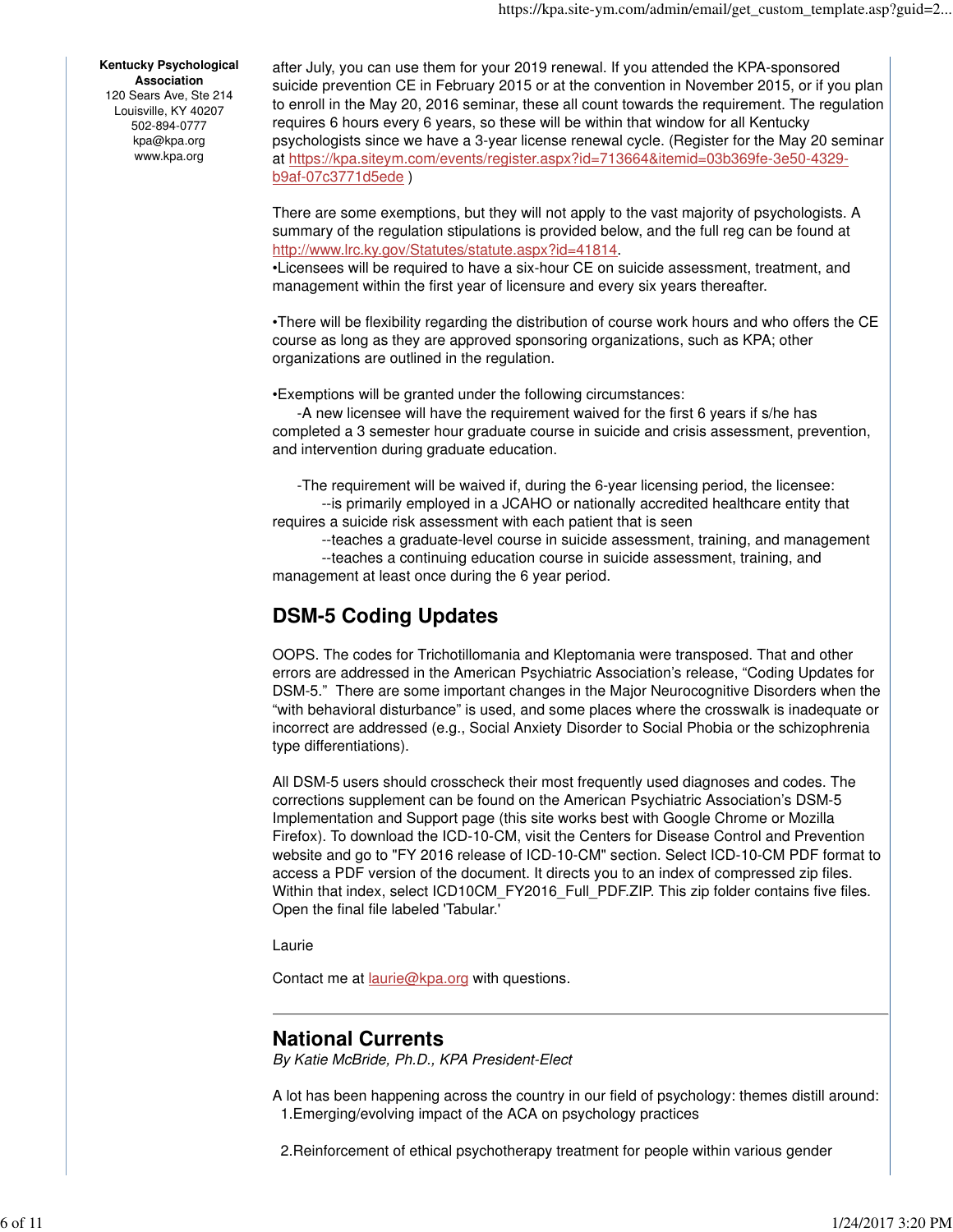identities and sexual orientations.

 3.>And, the ever-evolving practices for secure electronic records, communication, and storage…

### 1. **Impact of the Affordable Care Act (ACA) on Psychologists**

Expanding access to health care in our country is a promising notion for many of us, especially with the new laws requiring parity for mental health and substance abuse care (ACA as of Jan., 2014). However, the full impact of transitioning to many of the new practices and requirements of the law (ACA) remains to be seen. In fact, there are a number of concerns that have been raised about the potential for significant narrowing of psychology practice (Beezley-Smith, 2015; APA Monitor, 2012). A psychologist (cited by Beezely-Smith, National Psychologist, 2014) in Massachusetts--the state whose 2006 state health care reforms served as a basis for the ACA--described "unpredictable insurance reimbursement as the greatest threat" to independent practice and recommends that "psychologists cultivate additional revenue streams independent of insurance reimbursement." Dan Taube (APA, from The Trust, 2012) predicts that the increased accountability, monitoring, and emphasis on more "manualized" sorts of approaches will ultimately make it "harder to sustain solo private practice in this environment."

While increasing numbers of clinicians and psychotherapy clients may operate apart from the third-party payor system in order to sustain their flexibility, limits on individual/family resources render this unfeasible as a mental health care system. Psychological treatment should not be relegated to "luxury" status. Additionally, within the ACA environment, there are requirements of medical providers that may offer a number of additional opportunities for psychologists. Billing for our collaborative work within medical systems is one part of reworking our roles (Koocher, cited in National Psychologist 2014; KPA Convention, Louisville, KY, 2015). "There is no reason psychologists shouldn't be the leaders in whatever integrated care system they become involved with" (Jane Martin, Ph.D., CEO of The Trust, 2014).

Those of us fortunate to see Gerald Koocher speak at last year's KPA convention will remember some of these new directions. We are charged with repositioning psychological diagnostic and psychotherapy skills as essential rather than incidental to the provision of comprehensive health care. Psychologists must not take it for granted that medical doctors will decide who will be the leaders in accountable care organizations (ACOs) and patient-centered medical homes (PCMHs). Finally, in line with our mission within KPA, psychologists must become more politically active as part of educating lawmakers, other professionals, and the general public. (Thomas, National Psychologist, 2014).

### 2. **Psychotherapy treatment for people within various gender identities and sexual orientations**

"The most important fact about 'reparative therapy,' also sometimes known as 'conversion' therapy, is that it is based on an understanding of homosexuality that has been rejected by all the major health and mental health professions." (Just the Facts About Sexual Orientation & Youth: A Primer for Principals, Educators and School Personnel", Just the Facts Coalition, 1999)

In addition to Washington, D.C., Illinois, New Jersey, Oregon, and California are the four states that have enacted laws prohibiting the practice of so-called "conversion therapy" on minors by licensed mental health professionals (as of January, 2016). Governor Cuomo of New York recently introduced legislation around these harmful practices (the outcome to be determined this month). There are some interesting trends starting even in this early period of action. The earlier legislation (D.C., NJ, OR, CA) charges psychology licensing boards to discipline therapists employing these unethical practices. The more recent Illinois law states that because its basis falsely claims that homosexuality is a disease, "gay conversion therapy violates the state's consumer fraud act and allows people who have been subjected to the practice to seek action against the provider" (National Psychologist, November, 2015). APA's Council of Representatives recently adopted 16 guidelines for working with transgender and gender non-conforming (TGNC) individuals (2015 APA Convention, Toronto). A 2009 task force identified an inadequate knowledge base of psychologists and graduate students. The guidelines include the understanding that "gender identity and sexual orientation are distinct but interrelated constructs" and encompass issues of lifespan development, stigma,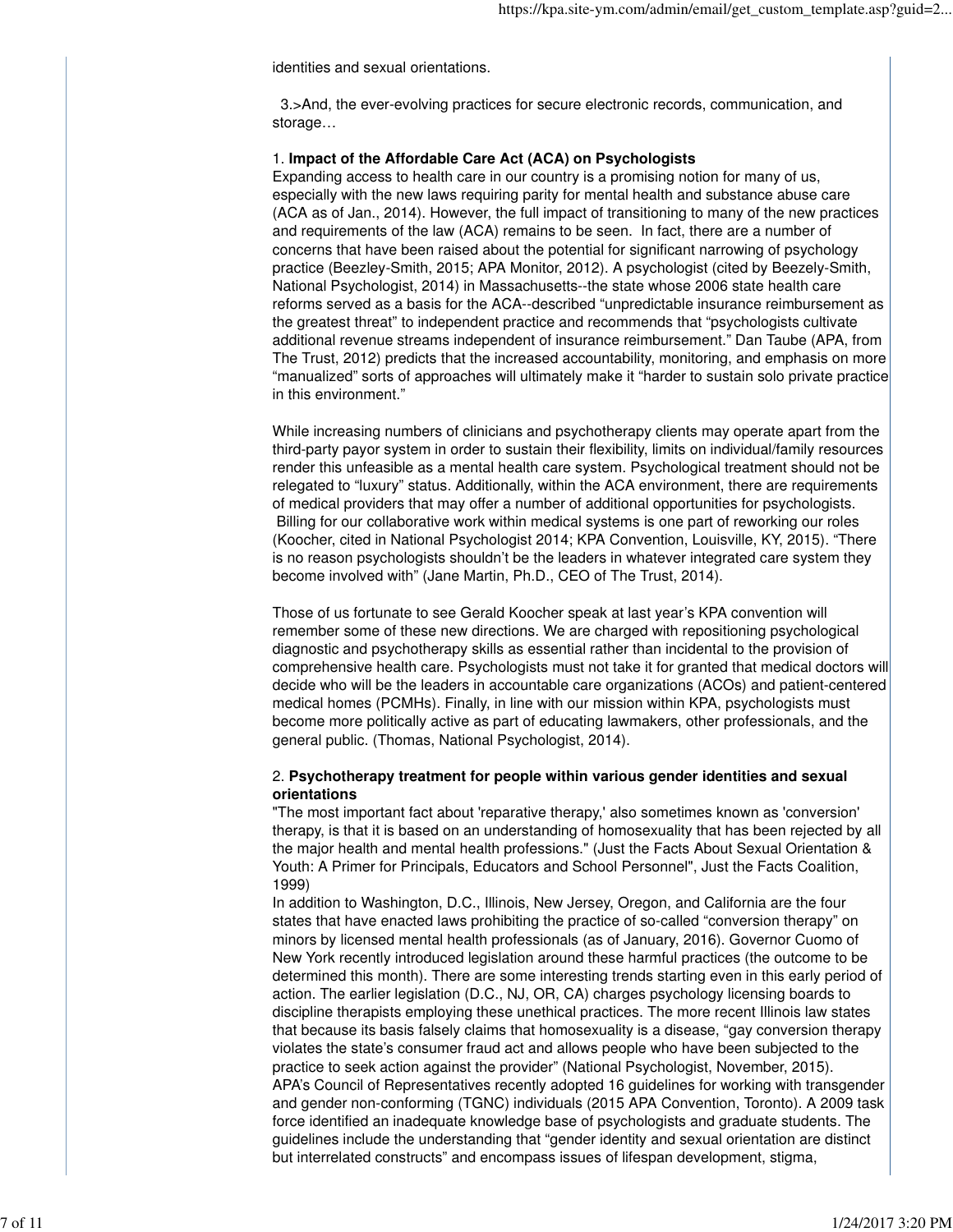discrimination, and barriers to care (November, 2015, National Psychologist). Here is a link to the APA Practice guidelines document itself if you're interested: https://www.apa.org/practice/guidelines/transgender.pdf.

### 3. Technology and Practice

We psychologists in practice face the challenge of this transition time between old and new practices. We had a good sense of what keeping secure records meant with the "old ways" (i.e., for many of us—"current ways"!) with our pen and paper notes in our locked file cabinets behind a locked door, voice mails, and voice to voice contact. Email, texting, cellular phones, and electronic records are now common practice, but without certain security steps, can allow for easy breaches of confidentiality. The Department of Health and Human Services (HHS) is set to increase HIPAA audits to make sure medical practices and their business associates have taken measures to protect patients' health information (Cidon, A., January 21, 2016, National Psychologist).

On a different, but related note, in regard to the provision of telehealth services, a range of approaches exist across states. Kentucky joins only two other states (California and Vermont) to pass laws specifying psychologists' legal obligations in online therapy. A Kentucky psychologist using telehealth must obtain the patient's informed consent, which includes documenting whether the patient has the necessary knowledge and skills to benefit from telehealth.

#### **Kentucky Law around telehealth provision for psychologists:**

### http://www.lrc.ky.gov/kar/201/026/310.htm

Unfortunately, although there are some small but important steps we can and should take, the number of steps can be daunting. Don't despair! Some considerations: 1.There are available email services with nominal monthly charges, (e.g., HushMail

(https://www.hushmail.com) , Paubox (https://www.paubox.com), NeoCertified (http://www.neocertified.com) that encrypt emails sent and received and allow for keeping your own domain (email address). Many of these services allow for seamless access (no awkward additional passwords, boxes to got to) and protects both sent and received emails.

 2.There are very simple steps you can take within your existing system to achieve additional layers of protection, like adding an "s" to the http in the email service address! http://www.pcworld.com/article/254338/how\_to\_encrypt\_your\_email.html

 3.Services like Sookasa, ncryptedcloud, Dropbox, and Viivo all enable secure document sharing in the Cloud

 4.Tiger Text, ChatSecure + Orbot, Cryptocat, RedPhone, Silent Phone, Silent Text, and TextSecure allow for secure texting communication.

5.Mental health practice poses unique challenges but also relative ease with regard to the application of HIPAA. Compared to many other health care practices, for example, we are more likely to use consumer electronics and services (e.g., Paypal, Square, Gmail). We routinely engage in greater ongoing communication with our clients. Because our work may not follow a typical medical model, defining what constitutes "health information" is often different for us. (3 Ways HIPAA is Different in Mental Health, Roy Huggins, LPC NCC , Person-Centered Tech, Feb 16, 2015)

Here's a link to this wonderful website that devotes itself to all things tech with mental health practice: https://www.personcenteredtech.com Hope this helps…Good luck

### **KPA Member Benefits: New Resources!**

**Technology Resource** - Dr. Dan Florell, presenter of the June 21st, 2013 KPA CE Workshop, Advanced Supervision: Influence of Technology, has been gracious enough to share an audio recording of his workshop with KPA members interested in the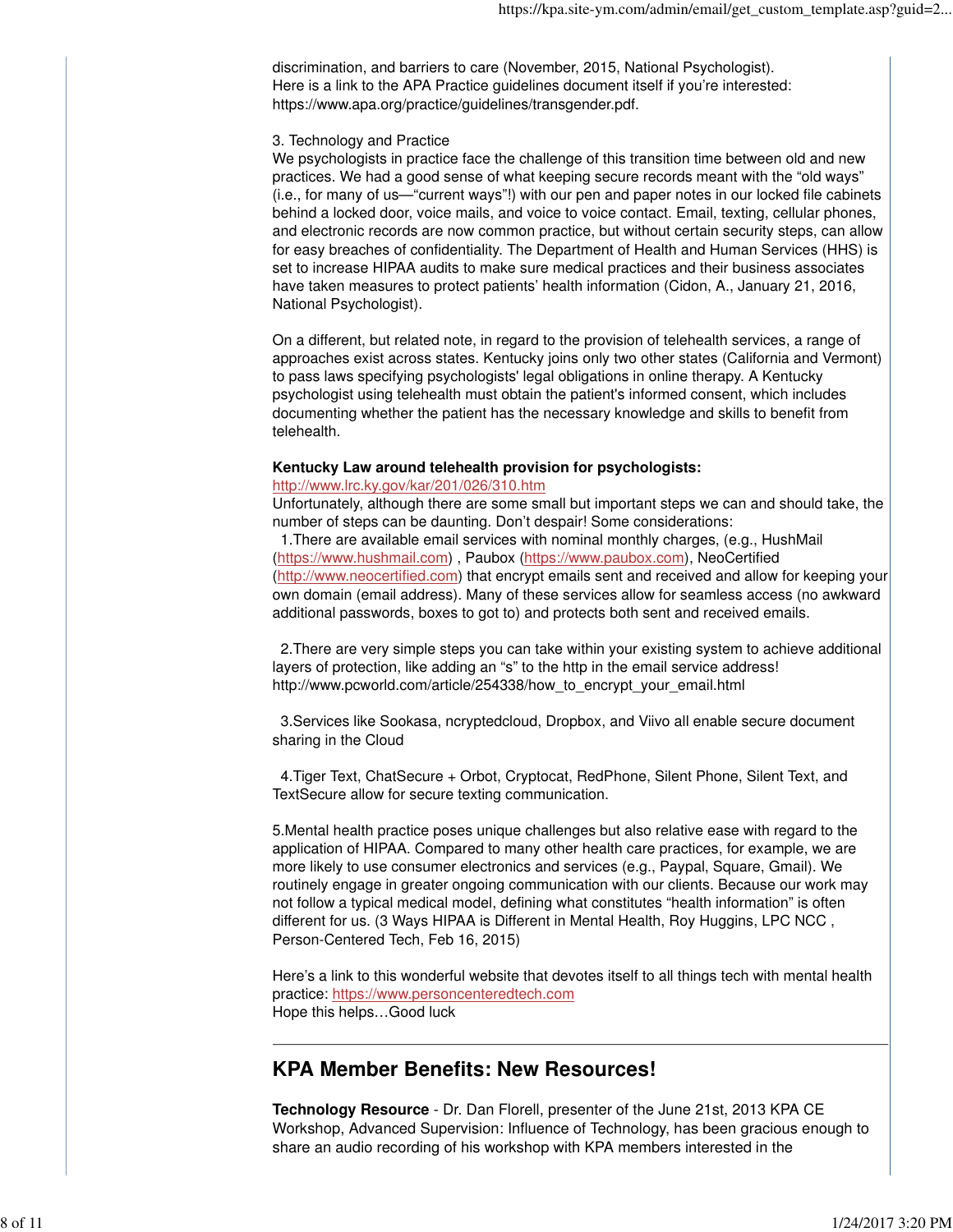advancements of technology and their use in the field of psychology. Click here to learn more and to access the recording.

### **Clinical Psychology – Overview and Effectiveness**

PowerPoint courtesy of KPA Member Eric Russ, Ph.D., University of Louisville. Click here to access the Powerpoint presentation.

### **Post-Ferguson Resources for Coping, Learning, and Teaching**

Resources courtesy of the Georgia Psychological Association. Click here to access the webpage with listed resources.

**Ethics Resource** - The KPA Ethics Committee has developed a list of resources for KPA members aimed to help psychologists find resources about self-assessment, self-care and the development of skills, relationships, and personal qualities that will allow them to be less vulnerable to ethical breaches and "slippery slopes" in their professional careers and foster ethical awareness that leads to optimal practice. The posted resources define and discuss the stress—distress—impairment continuum, and the vulnerability at any point along the way to an ethical violation. They touch on topics such as risk factors, prevention of impairment, intervening with an impaired colleague, treatment options and the national movement toward establishing colleague assistance programs. http://kpa.site-ym.com /?19#EthicsClick here to learn more and to access the resources.

### **Part five – an Overview of New Continuing Education**

by guest contributor, Mark R. Brengelman, JD, MA

This article is the fifth in a multi-part series covering the basics of licensure as a psychologist in Kentucky. While most readers of this KPA eNewsletter will already have a license to practice psychology, this article follows the last article on licensure renewal with the specifics of new changes to mandated continuing education. Finally, a concluding part in this series will be an overview of losing one's license to practice psychology in Kentucky.

Once credentialed by the Kentucky Board, a psychologist must renew his or her credential every three (3) years from the date it was first issued as required by KRS 319.071(1). State law also requires the Board to implement a mandatory continuing education requirement for the renewal of the license. KRS 319.032(1)(f).

Board statute was also amended a few years ago to increase the number of continuing education hours. For many years, the total requirement was thirty (30) hours within the three (3) year renewal period, which worked out to an average of ten (10) hours per year for those three (3) years. However, nothing mandated any such average, and a psychologist could obtain all thirty (30) hours during the very first week of their three (3) year renewal, or could wait until the last week in their three (3) year renewal.

Regardless, the law mandated thirty (30) hours in three (3) years. This statute was amended to require thirty-nine (39) hours in three (3) years effective for renewals after June 30, 2013. Psychologists who already renewed their licenses in the period from January to June 2013 will be the very last psychologists to have renewed under the old thirty (30) hour standard applicable to their renewal ending during the period January to June 2016, now three years later. Those psychologists will now be the last group of psychologists to have to acquire thirty-nine (39) hours when they renew now.

The Board has an administrative regulation, 201 KAR 26:175, "continuing education" that was promulgated and amended effective December 16, 2015. There are many changes to the specific required content of certain continuing education.

First, another statue, KRS 210.366, now requires many mental health practitioners, including psychologists, to obtain continuing education in suicide assessment and prevention. Therefore, 201 KAR 26:175 was been amended to mandate as to psychologists the completion of a minimum of six (6) hours in "suicide assessment, treatment, and management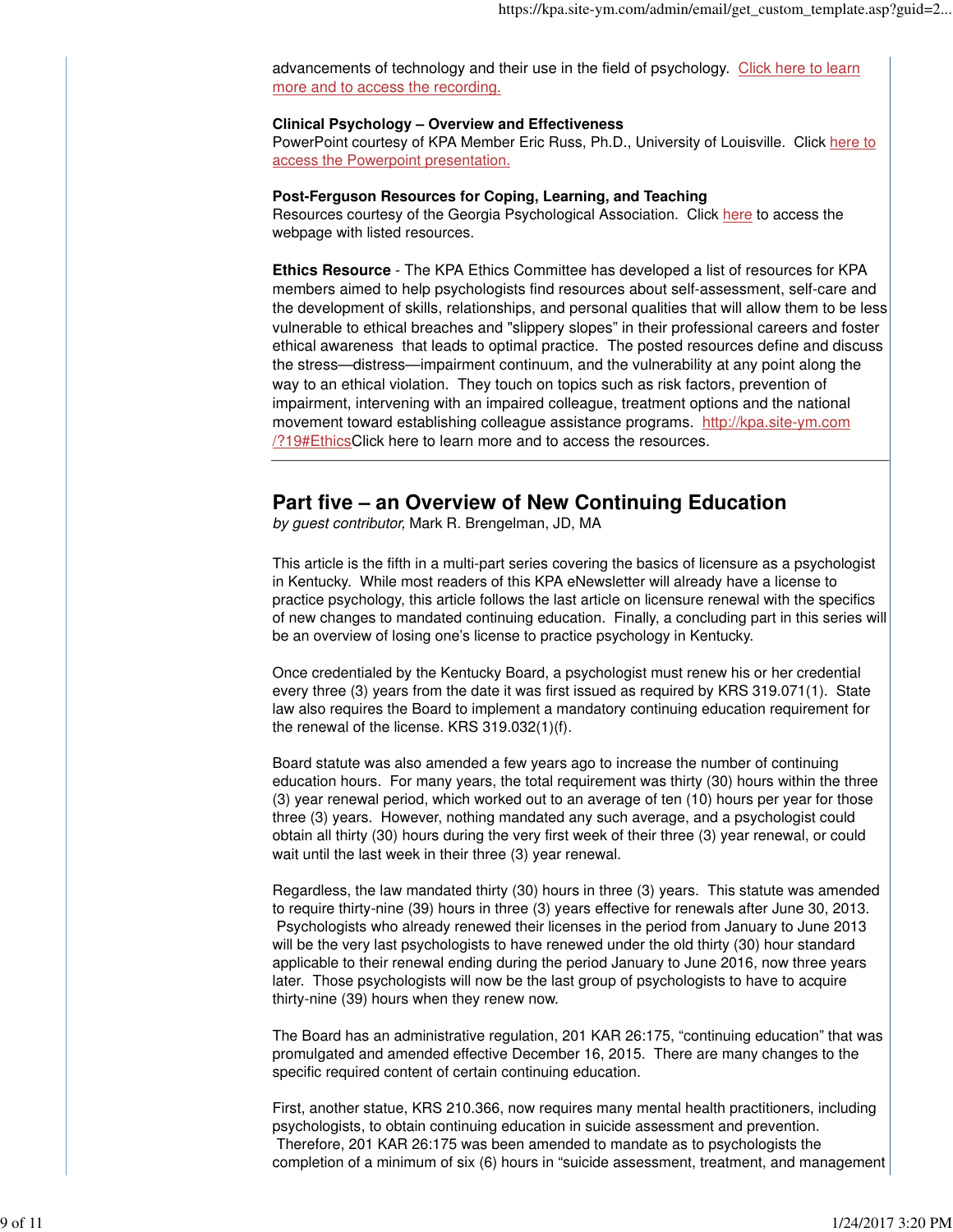within the first year of licensure and every six (6) years thereafter[.]" As with any new rule, there are new exemptions. Specifically, a psychologist is exempted for the first six (6) years of licensure if the psychologist has a completed a three (3) hour course in this same subject during their graduate education.

Second, there are three (3) exemptions for psychologists from the "every six (6) years thereafter" requirement as follows: One, if the psychologist "is primarily employed in a clinical setting accredited by the Joint Commission or another nationally accrediting healthcare entity that requires the completion of a suicide risk assessment with each patient being seen within the setting." Two, if the psychologist teaches a "a graduate-level psychology course in suicide assessment, training, and management." Three, if the psychologist "teaches a continuing education course in suicide assessment, training, and management at least once during the six (6) year period." Of course, it is not enough simply to meet an exemption, this administrative regulation requires the psychologist to maintain documentation as well. An existing requirement carries over into this newly amended administrative regulation for three (3) hours "in either ethical practice or risk management" required of all psychologists. Another carry over requirement is only for psychologists with the health service provider designation who provide clinical supervision to other psychologists who must obtain "a minimum of three (3) continuing education hours in the area of supervision theory or techniques."

Psychologists are required to report their hours at the time of renewal; no hours carry over. Furthermore, psychologists are required to "maintain and provide adequate records including certificates of attendance and documentation of completion of the required continuing education hours." As an alternative, a psychologist may also "provide documentation through a Board-approved registry" a sort of continuing education repository, as may be offered by the Kentucky Psychological Association or the Association of State and Provincial Psychology Boards, either of which could serve as the official bank of continuing education hours obtained.

Relevant continuing education may be obtained from a wide variety of approved providers, including any state chapter of the American Psychological Association, the American Medical Association, the American Psychiatric Association, and the National Association of Social Workers. Any course approved by any other state psychology board is approved, as well as individual courses which meet the Board's continuing education standards and have been approved by the Board in an individual application. Finally, perhaps a more rigorous course of study to comply with continuing education is to take or to teach an applicable graduate-level, academic course in psychology, which qualifies to meet several hours of continuing education per course.

With an unusually long three (3) year renewal cycle in which to earn continuing education, psychologists have the luxury, or perhaps the burden, of having those three years to renew their credential and to obtain their mandated continuing education. Surely most psychologists will obtain continuing education over time, but falling behind in a three (3) year renewal cycle when thirty-nine (39) hours are required may leave a psychologist scrambling to complete those hours in time to renew. New requirements effective December 16, 2015, continue the trend of mandating specific content in continuing education for psychologists.

### **Have an Idea or Contribution for the KPA e-newsletter?**

Contact the KPA Central Office or Sean Reilley, Ph.D., KPA e-newsletter Editor at dr.sean.reilley@gmail.com. Deadlines for submission are the 15th of the month the newsletter is scheduled for distribution (Feb, April, June, Aug, Oct and Dec).

 $\mathbb{R}$